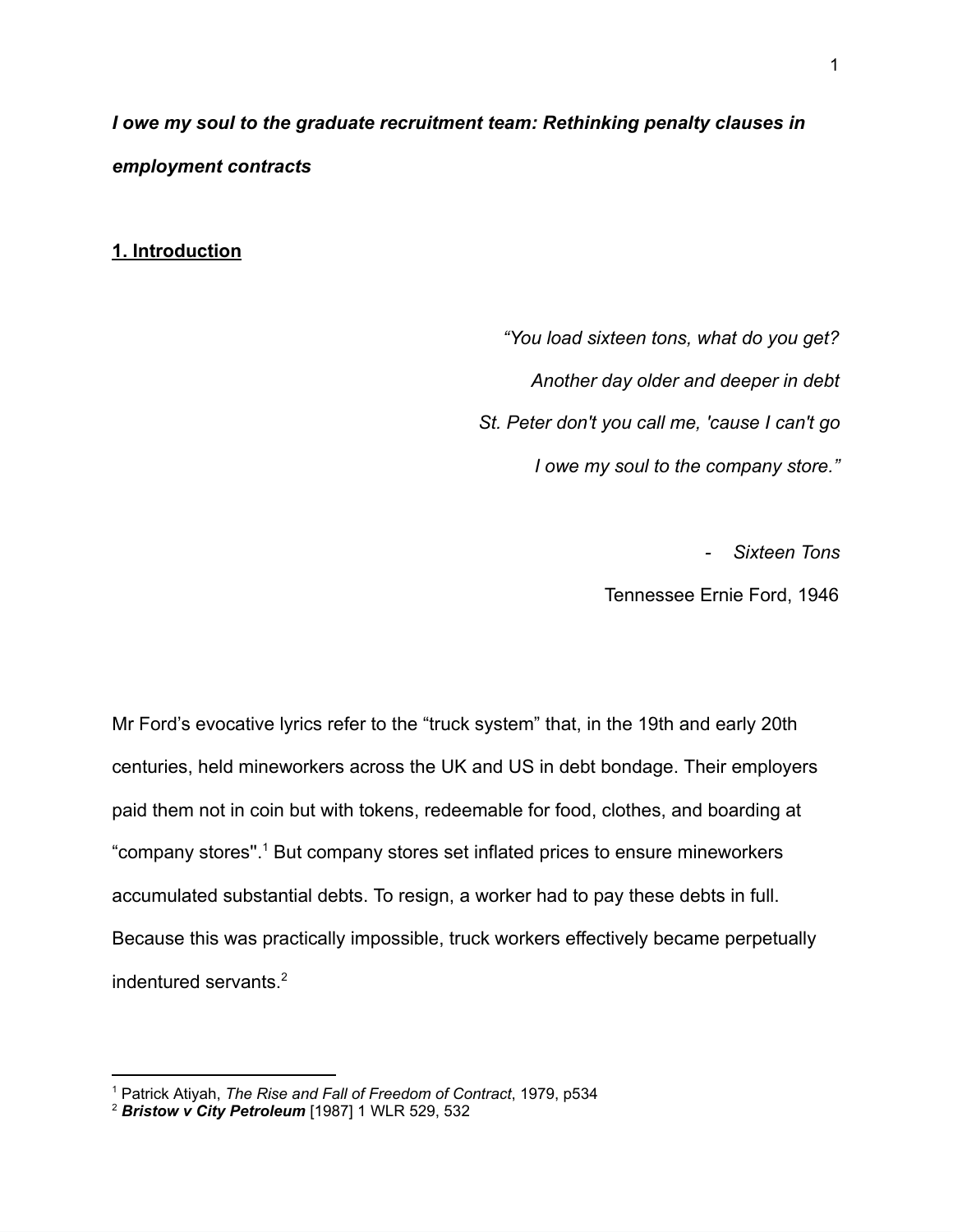The truck system's "*abuses were so flagrant, and its dangers… so imminent*" that it offended even the mores of Dickens' time.<sup>3</sup> Parliament reformed the law by enacting the *Truck Act 1831*. The Act required payment in coin and not tokens, breaking the monopoly power of company stores to impose inflated debts and thereby deter resignation.

Today, many workers enter multi-year employment contracts that require them to repay introductory training costs before resigning. But some employers overstate the cost of this training, often to implausible sums approaching the employee's annual salary, to make resignation practically impossible. The common law penalty doctrine is the only plausible remedy available and should render such exorbitant stipulated damages unenforceable.<sup>4</sup> But the doctrine is too narrow and too favourable to the enforcing party to be of practical use to most employees, leaving them trapped by inflated debts, often for years.

The time has come to follow the *Truck Act's* legislative scheme to its logical conclusion. The reform proposed is to place the penalty rule on a statutory footing, so far as it applies to employment contracts, with enforceable damages limited to the cost of providing training.

<sup>3</sup> Speech of Edward Littleton MP, HC Deb 14 December 1830 vol 1 cc1133-82

<sup>4</sup> As per *Cleeve Link Ltd v. Bryla [2014] ICR 264 EAT [6]*, employees may rely on the penalty rule before employment tribunals.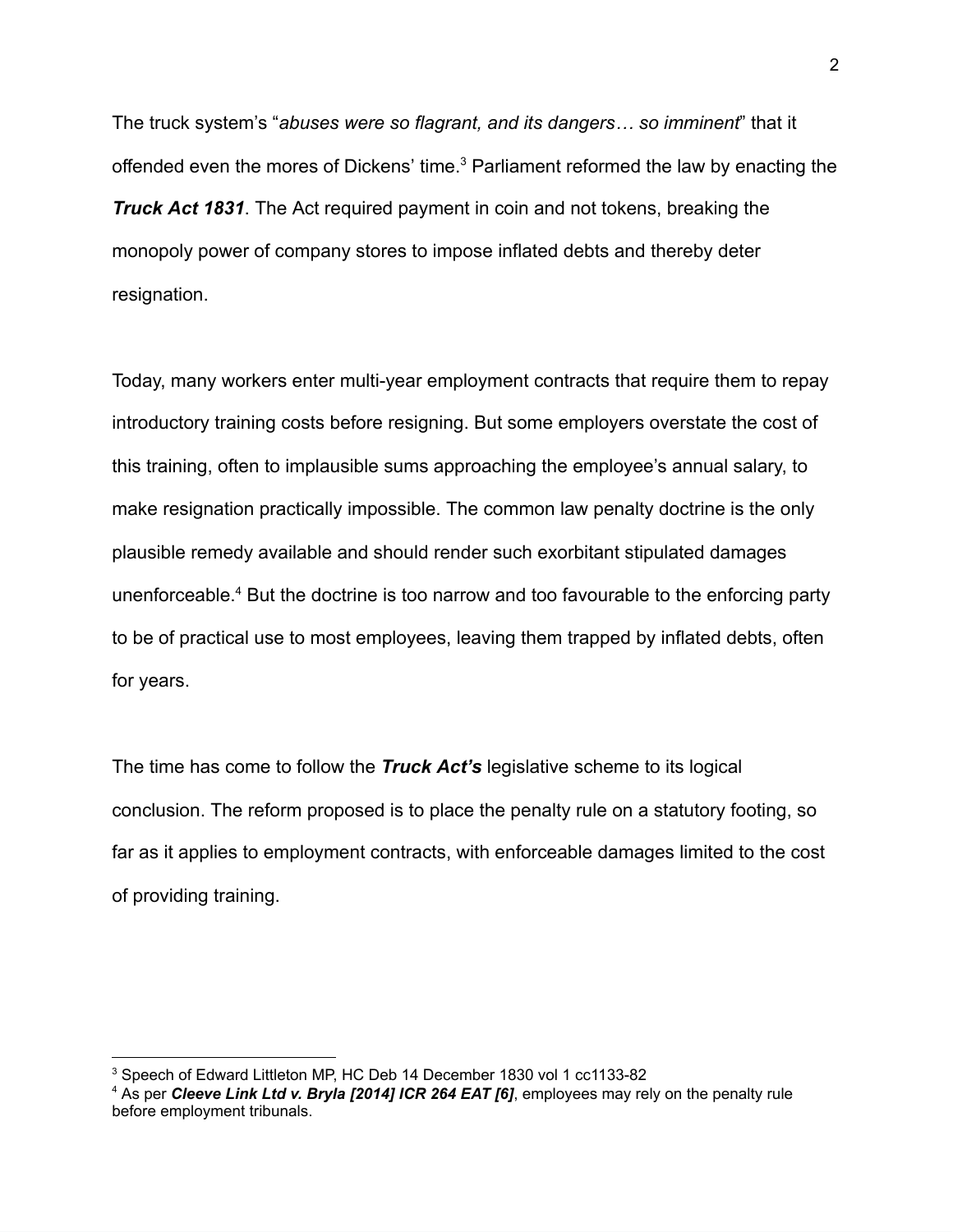# **2. The Socio-Economic Problem**

As our economy becomes increasingly specialised, more jobs require advanced vocational skills like software engineering, data-management, or professional qualifications.<sup>5</sup> Most new employees lack these skills, so many employers provide introductory training at no upfront cost to the employee. But, to guarantee their investment, the employee agrees to repay the cost of their training if they resign before their multi-year contract expires. Call the generic model of this agreement a "training contract".

Mutual benefit explains the popularity of training contracts across industries like airlines, corporate law, and software engineering. The employer benefits from skilled employees, security of investment, and a guaranteed term of service. The employee benefits from training in marketable skills, entry into a professional role, and correspondingly enhanced earning power, which in turn should make repayment of training debts affordable if they choose to resign.

More broadly, by incentivising employers to invest in their employees, these agreements tend towards a more skilled and productive national workforce.<sup>6</sup> Training contracts achieve this without state intervention or public expenditure, as is currently required to

<sup>5</sup> World Economic Forum, *'Strategies for the New Economy: Skills as the Currency of the Labour Market'* (2019), p4

 $6$  The macro-economic value of exchanging training or professional skills for a guaranteed term of service is long recognised. The model is cited, for example, as being key to persuading artisans to travel to the American colonies and thereby leading to their rapid economic growth (Lawrence James, *The Illustrated Rise And Fall Of The British Empire* (1999)).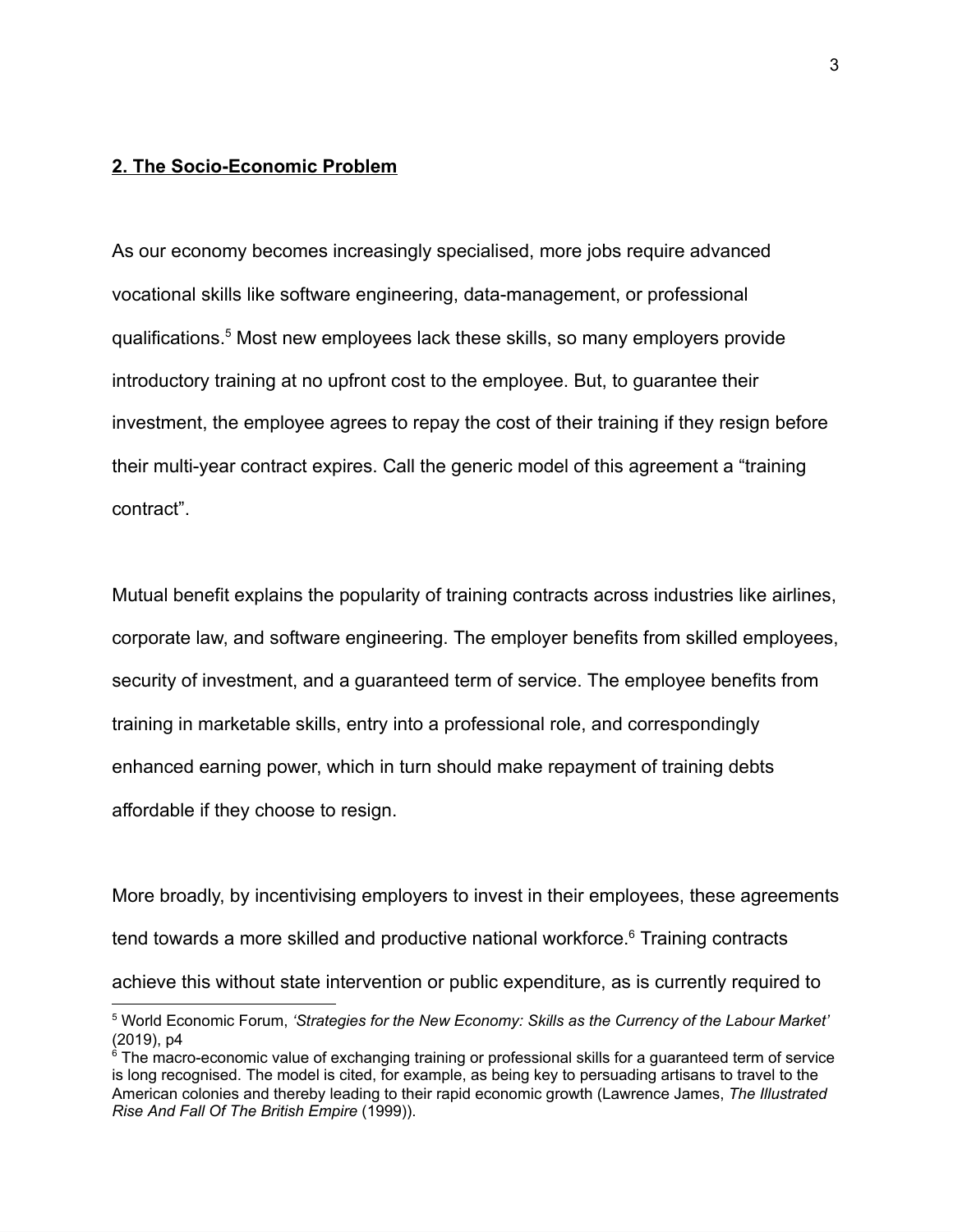incentivise employers to take on apprentices.<sup>7</sup> Training contracts also improve social mobility. Highly paid jobs tend to be highly skilled, and the cost of self-funding the necessary training for professional roles is particularly insurmountable for low-income applicants.<sup>8</sup>

The problem is that a number of employers who provide in-house training, including large organisations that hire "many thousands" of graduates, overstate the cost of providing their training many times beyond any reasonable market valuation.<sup>9</sup> These debts often approach or exceed the employee's annual salary. <sup>10</sup> This creates a mismatch between the employee's earning power and the debt, because the employee develops more limited skills than their employer is charging them for. Practically, this has the effect of making repayment, and thereby resignation, practically impossible for most employees.

The overstatement of training costs in order to deter resignation is a serious socio-economic problem for three reasons. Firstly, employees who cannot resign are particularly open to abuse and exploitation. They have no recourse if they are denied advancement opportunities, given low quality work, refused pay rises, or treated

<sup>7</sup> UK Education and Skills Funding Agency, *'Traineeships: framework for delivery 2021 to 2022'*, 13 August 2021

<sup>&</sup>lt;sup>8</sup> For example, most commercial law firms pay for LPC fees and offer cost of living grants to their future trainees, which totals to approximately £25,000 in assistance for London based students (https://targetjobs.co.uk/careers-advice/law/which-law-firms-will-fund-your-lpc-and-gdl-course-fees-and-pa y)

<sup>9</sup> The Good Law Project, *'New crowdfunding campaign, Amsterdam, and Vote Leave'* (18 June 2018) <<https://goodlawproject.org/news/new-crowdfunding-campaign-amsterdam-vote-leave-newsletter/>> accessed 07 October 2021

<sup>10</sup> *Ofonagoro v Sparta Global Ltd*, 2305008/2019, [27]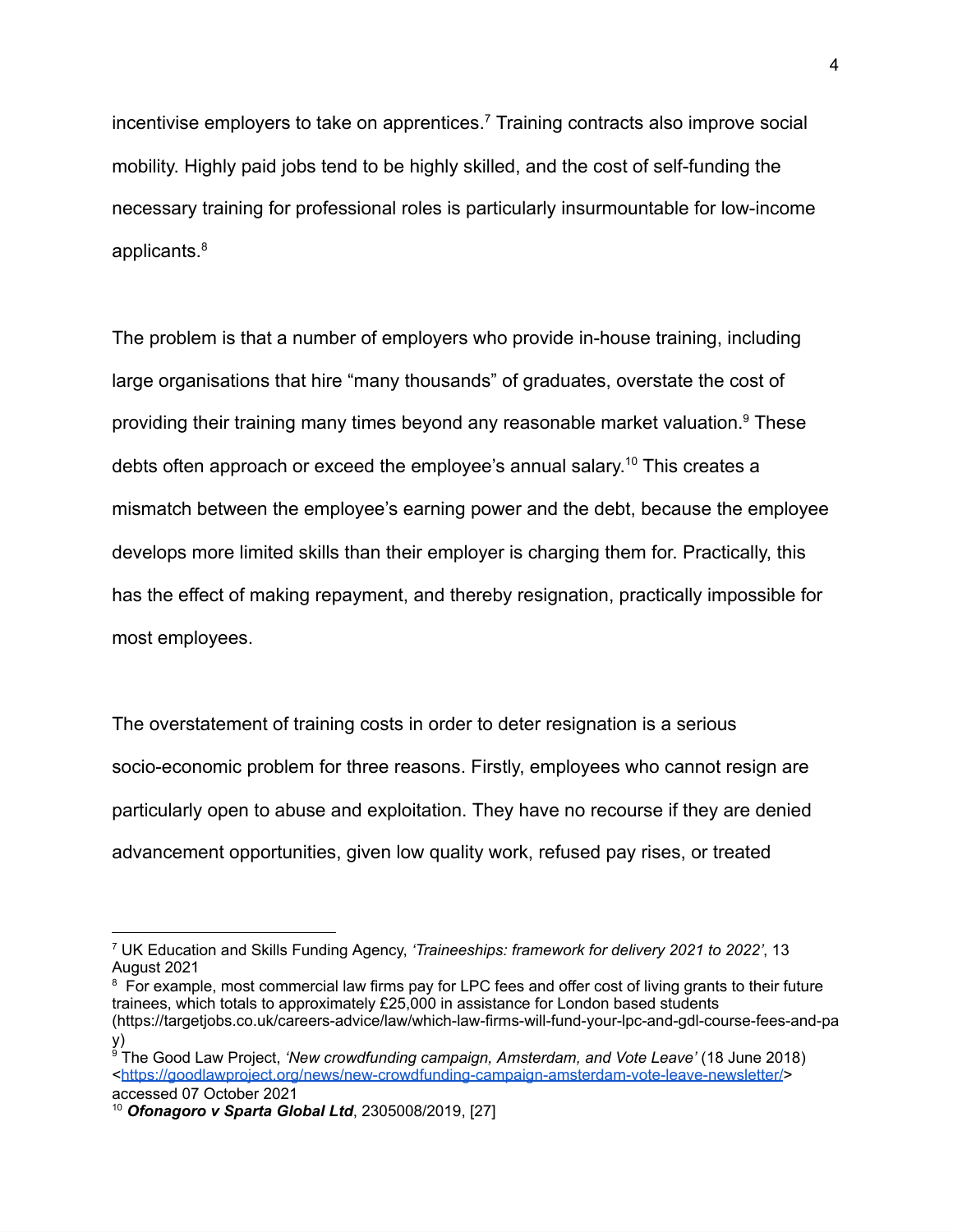poorly. <sup>11</sup> The issue also disproportionately affects already disadvantaged BME and working-class employees, who are more likely to enter these contracts.<sup>12</sup>

Secondly, the agreements are substantively unfair because they do not reflect the employee's intentions. When employees agree to substantial debt liabilities, they do so in exchange for a particular quality of training which they believe justifies that obligation and will, by enhancing their earning power, make it repayable. When employers deliberately overstate the cost of training, they impose an obligation which the employee did not necessarily intend to accept.

Finally, overstated costs discredit the training contract model.<sup>13</sup> If overstated costs continue to be prevalent, applicants will be more hesitant to accept jobs with high value, high liability training, because they cannot be sure it is accurately priced and therefore worth the liability. To protect themselves, they will tend towards jobs with less valuable training, because smaller and more manageable liabilities are less risky. This means the training contract model will be less effective at providing high quality training and improving workforce productivity.

<sup>&</sup>lt;sup>11</sup> Indeed, short of the employer's behaviour amounting to discrimination or otherwise meeting the high test for a finding of constructive dismissal by breach of the implied term of trust and confidence (*Mahmud & Malik v BCCI [2000] AC 20, [43 D-E]*), the employer can lawfully subject employees to quite unpleasant conditions.

 $12$  The Chief Executive of the Social Mobility Commission argues that overstated training contract debts are "likely to have a disproportionate impact on disadvantaged young people starting their early careers. First generation graduates don't always have the knowledge and confidence to recognise when an opportunity may not be what it seems." Quoted in GraduateFog, *'Deep concern' over exit fees, says Social Mobility Foundation',*

<sup>&</sup>lt;<https://graduatefog.co.uk/2021/6627/deep-concern-over-exit-fees-says-social-mobility-foundation/>>, June 28 2021, accessed 07 October 2021.

<sup>13</sup> See George A. Akerlof, *'The Market For "Lemons": Quality Uncertainty And The Market Mechanism'* (1970) 84 The Quarterly Journal of Economics., for analogous market failures caused by informational asymmetry. Here, the employer is the seller, the employee is the buyer, and the product is the training provided.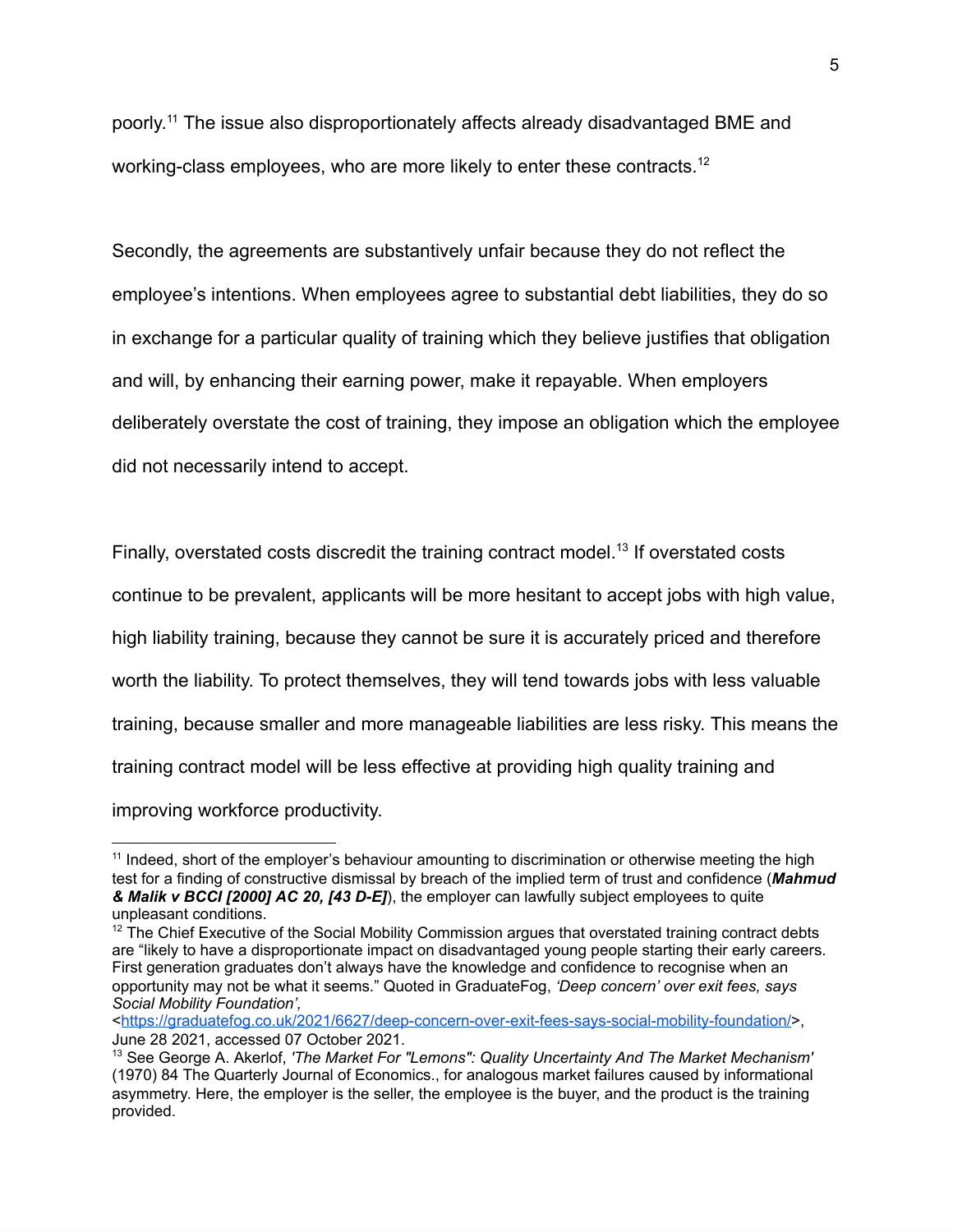The common law penalty doctrine is the obvious and only plausible legal remedy for employees burdened by overstated liabilities.<sup>14</sup> Unfortunately, as I now turn to show, the current penalty rule is too narrow to be an effective remedy. 15

## **3. The current penalty rule**

Contracting parties may agree that on breach a defaulting party must pay the other party a specified sum, in lieu of court determined compensatory damages.<sup>16</sup> Call this a "stipulated damages clause". Stipulated damages clauses are commercially useful because they enable contracting parties to better calculate the allocation of risk<sup>17</sup> and save the court time in determining quantum.<sup>18</sup> They also allow for certainty in damages, particularly where the nature of loss will be difficult for a court to quantify. 19

<sup>&</sup>lt;sup>14</sup> One might think the restraint of trade doctrine is a plausible alternative remedy. But the doctrine only applies to agreements which restrict the employee's conduct after the contract is terminated (*Warner Brothers Pictures, Inc v Nelson* [1937] 1 KB 209, p214). The clauses discussed here do not restrict post-contract conduct in substance or form. For example, after resigning, it would not be a breach for the employee to work for a new employer while repaying their debt or indeed being delinquent in payment. <sup>15</sup> The authors of the IDS Employment Law Handbook (Vol. 3, 2019, para 7.25) suggest the reformulated penalty doctrine may have been intended to apply only to agreements between parties of "comparable bargaining power", and therefore not to employment relationships. But this seems unlikely, because the judgment applied equally to *ParkingEye*, which concerned a consumer contract made on standard terms and so was not an agreement between parties of comparable bargaining power. It would also be irrational for the court to deny employees a potential remedy to unfair contracts, given they are much more likely to suffer unfair obligations. Indeed, the Scottish Law Commission agrees that *Cavendish* applies equally to employment contracts (*Discussion Paper on Penalty Clauses*, 2016, para 5.13)

<sup>16</sup> Law Commission, Penalty Clauses and Forfeiture of Monies Paid (Working Paper no 61, 1975) para 6 <sup>17</sup> *Philips Hong Kong Ltd v. The Attorney General of Hong Kong Co (Hong Kong)* [1993] UKPC 3a [54-55]

<sup>18</sup> *Robophone Facilities v Blank* [1996] 1 WLR 1428*,* p.1447

<sup>19</sup> *Cavendish Square Holding BV v Talal El Makdessi / ParkingEye Ltd v Beavis* [2015] UKSC 67**,** [249]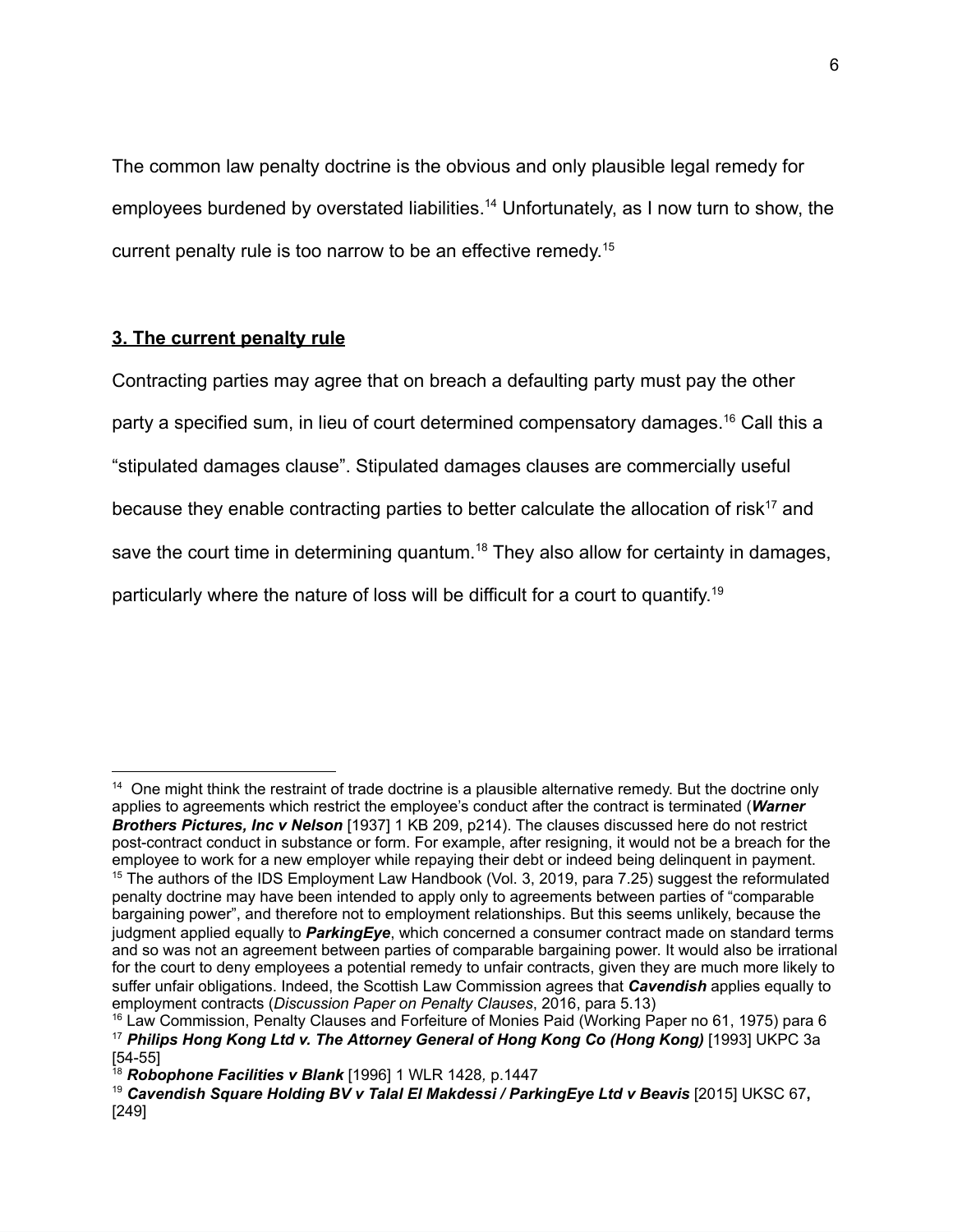The courts have long retained a power to render exorbitant stipulated damages clauses unenforceable through the penalty doctrine.<sup>20</sup> The penalty doctrine distinguishes between "Liquidated Damages Clauses", which are enforceable stipulated damages clauses, and "Penalty Clauses", which are unenforceable. This distinction is fundamental to the modern law.<sup>21</sup>

The Supreme Court revisited the penalty clause doctrine for the first time in a century<sup>22</sup> in *Cavendish Square Holding BV v Talal El Makdessi*, heard jointly with *ParkingEye Ltd v Beavis*. The former concerned an individually negotiated contract between two legally advised commercial parties, the latter concerned the standard terms offered by a parking garage to a consumer.

The grammar of the doctrine is set out by Lords Neuberger and Sumption:

"The true test is whether the impugned provision is a secondary obligation which imposes a detriment on the contract-breaker out of all proportion to any legitimate interest of the innocent party in the enforcement of the primary obligation."<sup>23</sup>

 $20$  The source of this power is shrouded in mystery, such that the UK Supreme Court and the High Court of Australia offered sharply divergent histories of the doctrine, in *Cavendish* and *Andrews v ANZ Banking Group Ltd [2012] HCA 30* respectively.

 $21$  Law Commission (n16) para 7

<sup>22</sup> The last occasion being *Dunlop Pneumatic Tyre Co Ltd v New Garage & Motor Co Ltd* [1914] UKHL 1

<sup>&</sup>lt;sup>23</sup> Cavendish (n19) [32]. Alternative but similar versions of the test were also put forward by Lord Mance [143] and Lord Hodge [255]. But only the test put forward by Lord Sumption and Lord Neuberger commanded majority support among the justices (from Lord Clarke and Lord Carnwath). This test is also frequently cited as the authoritative version: *Hayfin v Windermere* [2016] EWHC 782 (Ch) [133], *Cargill International Trading Pte Ltd v Uttam Galva Steels Ltd* [2019] EWHC 476 (Comm) [37].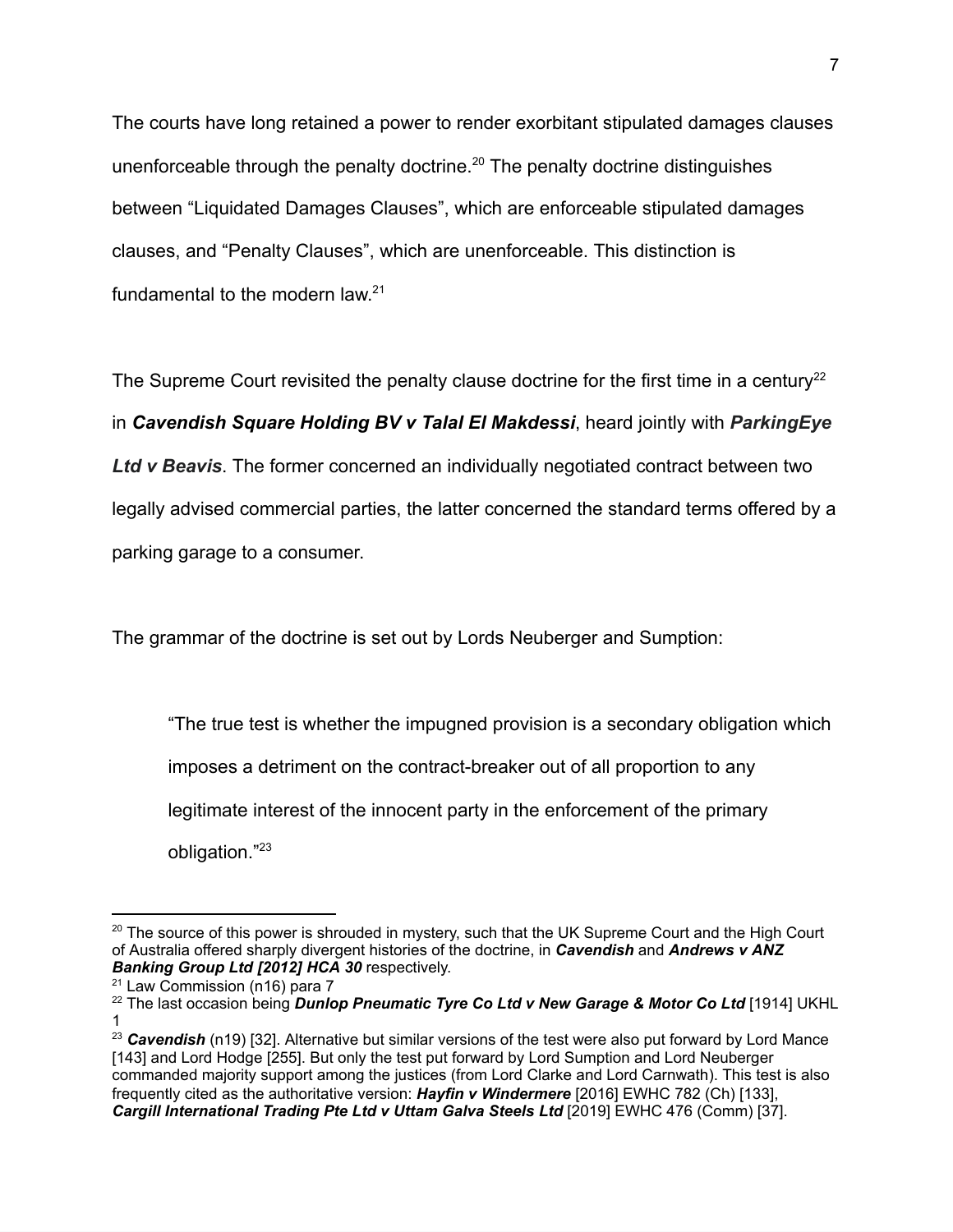Assuming the impugned provision is a secondary obligation, the courts should therefore apply a two stage analysis. Firstly, the court weighs the legitimate interest of the innocent party in preventing breach. Secondly, given the weight of that legitimate interest, the court applies a loose proportionality test to determine if the damages stipulated are exorbitant.

## **4. Why the Penalty Rule is Too Narrow**

The reformulated penalty rule is too narrow and too favourable to the enforcing party to be an effective remedy to trapped employees, in two ways. Firstly, the identifiable legitimate interest is plausibly very broad. Secondly, the proportionality test is loose. As I will show by means of a case study, the legal effect is that even very onerous stipulated damages clauses will be deemed enforceable.

## **4.1 The plausible scope of the legitimate interest is too broad**

The enforcing party must have a legitimate interest in the performance of the primary obligation protected by the stipulated damages clause. But understanding what is meant by a legitimate interest presents a "major difficulty".<sup>24</sup> The problem is that a very wide set of commercial considerations can plausibly form part of the legitimate interest.

<sup>24</sup> William Day, 'Disproportionate penalties in Commercial Contracts', in *Contents of Commercial Contracts: Terms Affecting Freedoms* (1st ed, Hart Publishing, p212)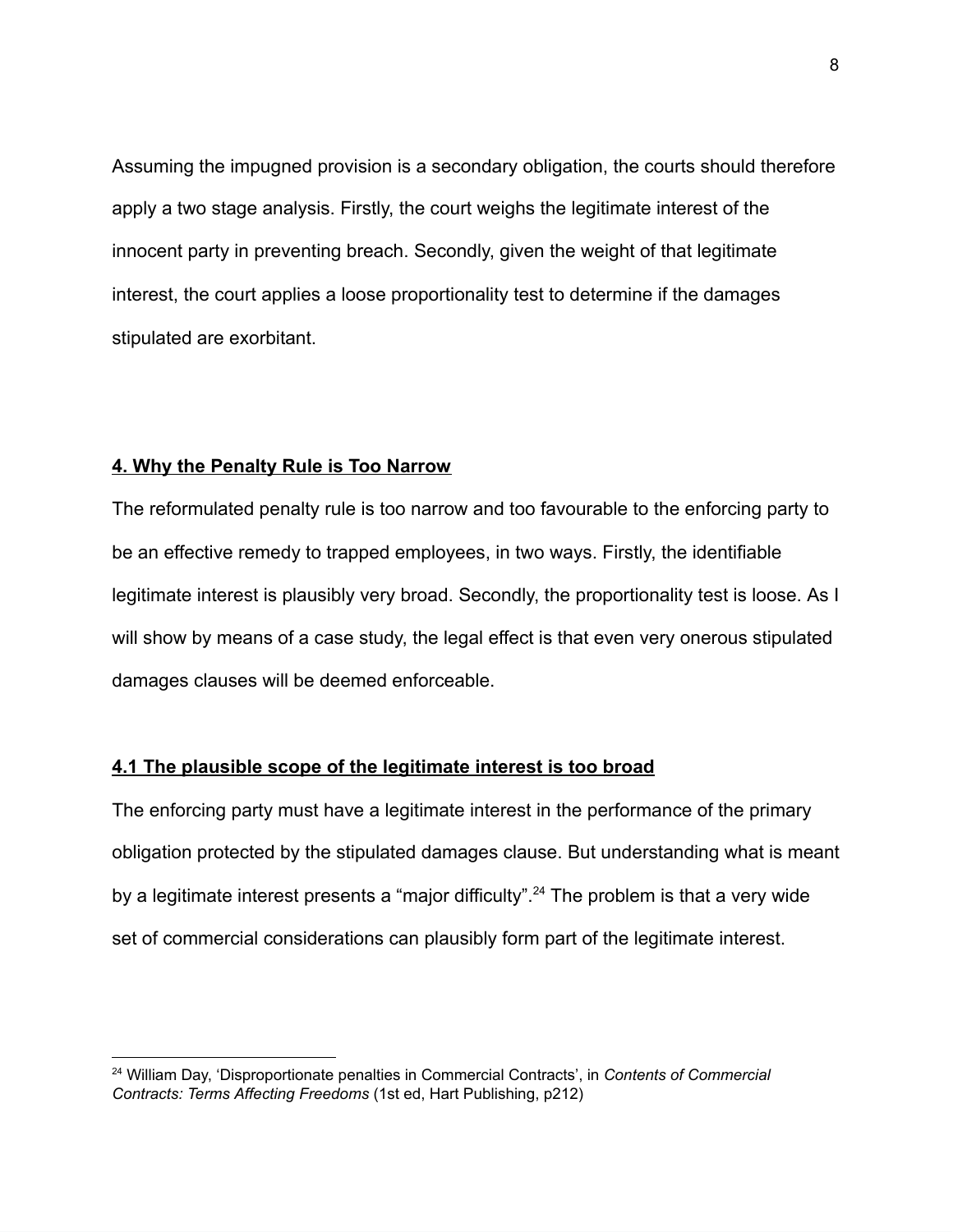*ParkingEye* demonstrates the potential breadth of a legitimate interest. In that case, the charge of £85 for briefly overstaying at a parking garage was not a penalty, despite the virtually nil loss to the parking garage caused by a single customer overstaying.<sup>25</sup> The reason was that ParkingEye's profitability depended on customers generally not overstaying so that it could quickly turnover spaces.<sup>26</sup> The legitimate interest protected by the stipulated damages clause was their entire business model, because that model depended on customers adhering to the rules.<sup>27</sup>

Additionally, the court found that the innocent party's legitimate interest could even include the interests of third parties. Part of the legitimate interest protected was that of ParkingEye's landlord, the adjacent shopping mall owner, because an efficient parking scheme was important to their tenant retailers, and therefore to their rental income.<sup>28</sup>

The problem with the court's willingness to recognise such weighty legitimate interests is that, on a proportionality approach, they presumably justify very high stipulated damages.<sup>29</sup> Practically, the Cavendish approach thereby narrows the applicability of the penalty doctrine to only the most extreme examples.

 $26$  Ibid

<sup>25</sup> *Cavendish* (n19) [99]

<sup>27</sup> Similarly, in *Dunlop* (n22), the legitimate interest protected by a clause that prevented discounted resale of the innocent party's branded goods was their entire business model, because discounted resale threatened "the disorganization of their trading system and the consequent injury to their trade in many directions.", p.92

<sup>28</sup> *Cavendish* (n19), [99]

<sup>29</sup> Another example which I cannot detail here is *Gray v Braid Group* [2016] CSIH 68, in which a contractual "bad-leaver" provision protected the plausible legitimate interest of preventing the entire company's collapse.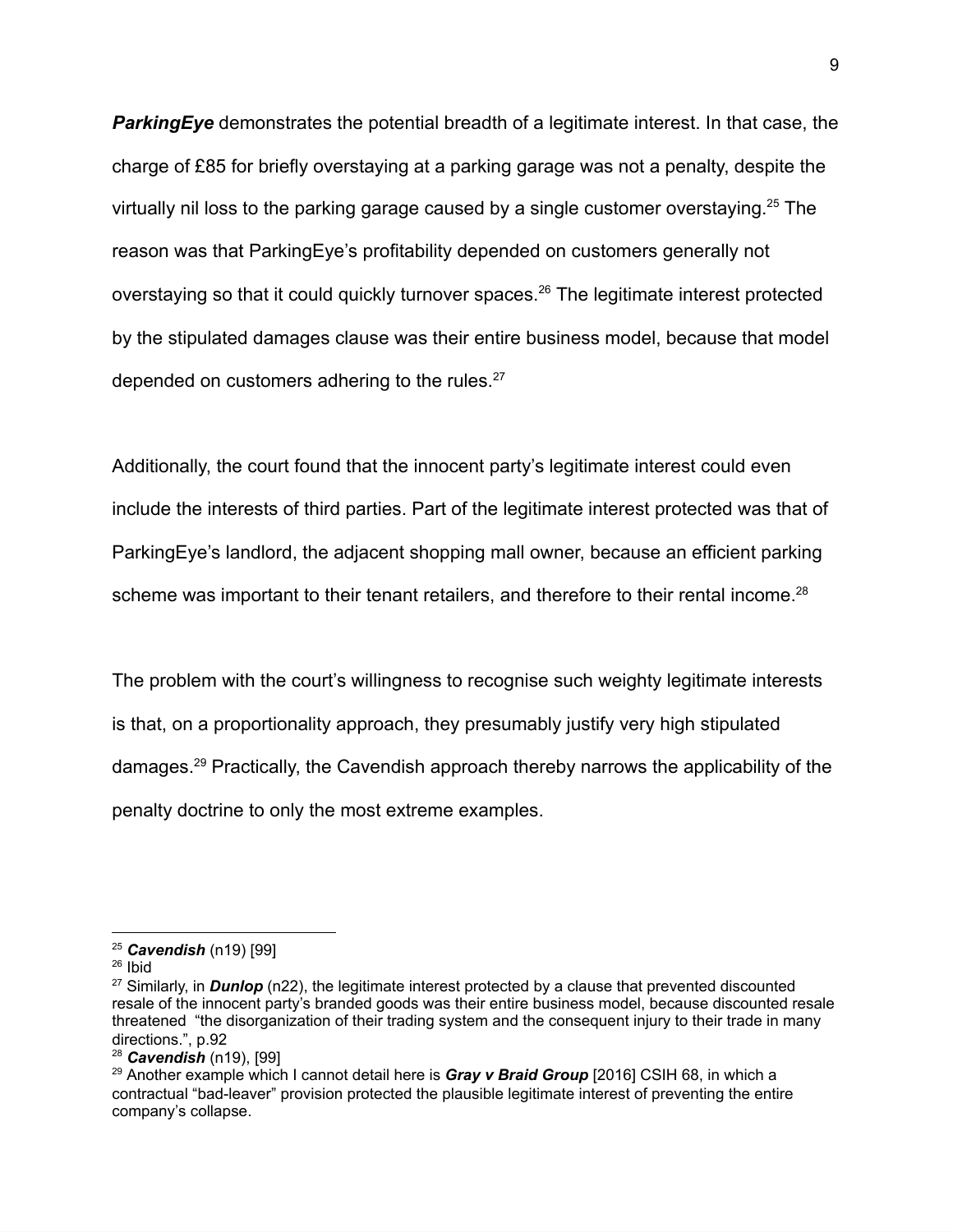#### **4.2 A detriment will rarely be out of all proportion to a legitimate interest**

The Supreme Court's proportionality test is intentionally "loose".<sup>30</sup> The stipulated damages must be not merely disproportionate to the value of the legitimate interest protected, but "out of all proportion"<sup>31</sup>, "exorbitant"<sup>32</sup>, or "unconscionable"<sup>33</sup>.This narrows the range of damages which can be deemed unenforceable.<sup>34</sup>

The rationale for a loose test, as Lord Woolf put it, is "*The fact that two parties, who should be well capable of protecting their respective commercial interests, agreed the allegedly penal provision suggests that the formula for calculating liquidated damages is unlikely to be oppressive*."<sup>35</sup> Thus, the court affords the enforcing party a "*generous margin"* of appreciation when assessing proportionality. 36

The problem with this rationale underpinning the loose proportionality test is that it does not apply to consumer contracts like that of *ParkingEye*, or to employment contracts, because both are ordinarily agreed by parties with unequal bargaining power. <sup>37</sup> Yet the loose test applies to such contracts all the same. The rule's rationale and its legal effect are thus incoherent.

<sup>30</sup> Roger Halson, *Liquidated Damages and Penalty Clauses*, (1st edn, OUP 2018), para 2.48

<sup>31</sup> *Cavendish* (n19) [32]

<sup>32</sup> Ibid [133]

<sup>33</sup> Ibid [249]

<sup>34</sup> William Day (n24), p211

<sup>35</sup> *Philips Hong Kong Ltd* (n17)

<sup>36</sup> *Murray v Leisureplay* [2005] EWCA Civ 963, [43]

<sup>37</sup> Jonathan Morgan, *Great Debates In Contract Law* (2nd edn, 2015), p217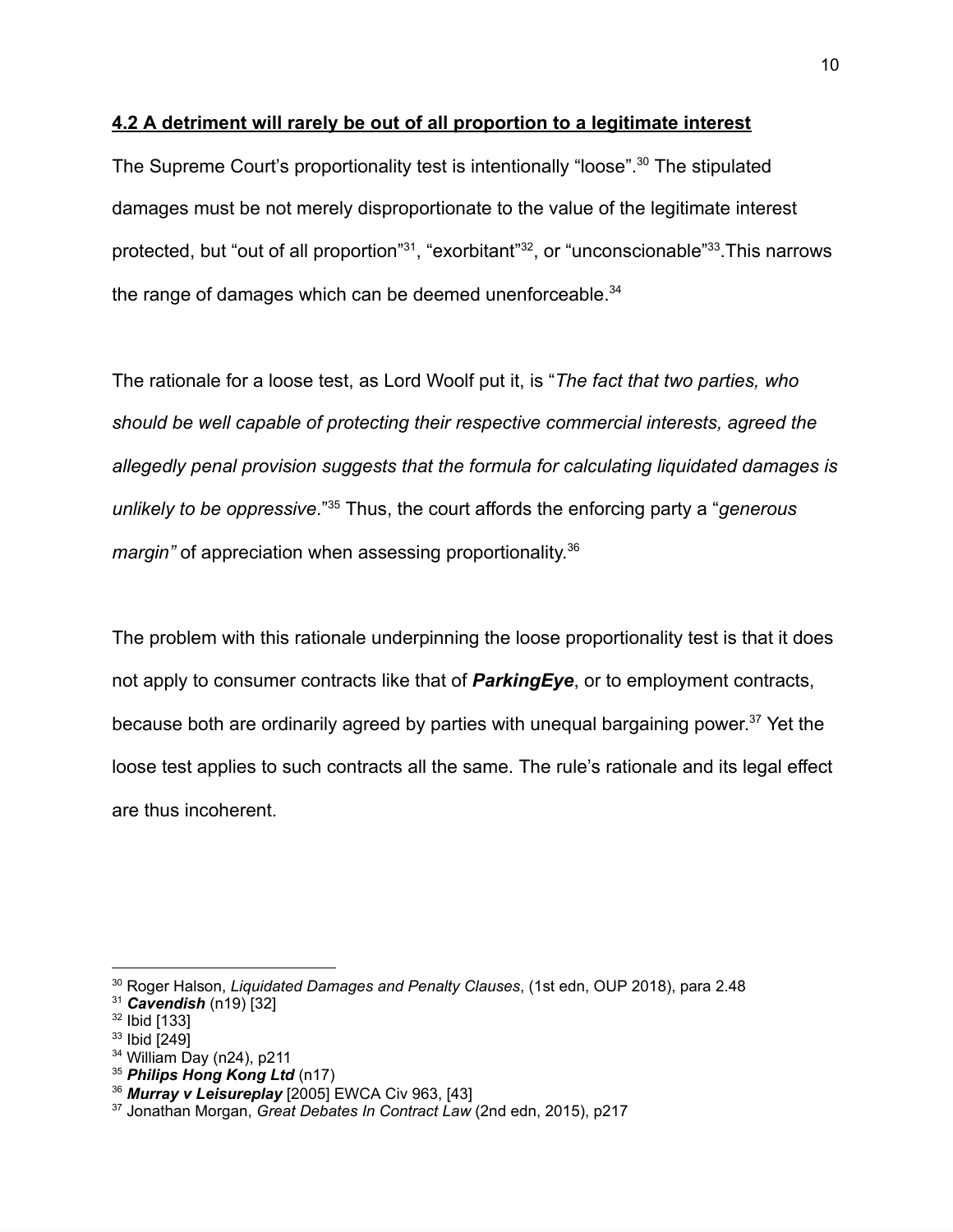It follows from the court's approach that the nature of the relationship between the contracting parties has very limited influence over the courts assessment.<sup>38</sup> The court will "*not consider that oppression on a party to make a contract is of itself a criterion in determining whether a contractual sum is a penalty*".<sup>39</sup> This makes sense, given the test provided by Lords Neuberger and Sumption is entirely focussed on the consequences of agreements and not the procedure by which agreements are made.

# **4.3 The Cavendish Test Applied: Case Study**

In this section, I apply the *Cavendish* test as sketched above to *Ofonagoro v Sparta* Global Ltd,<sup>40</sup> one of only two cases involving a graduate litigating against their employer over training contract penalty clauses, to demonstrate the doctrine's narrow applicability. <sup>41</sup> This is a particularly instructive case study because numerous companies, together employing thousands of graduates, have similar business models and use similar contracts to the defendant employer.<sup>42</sup>

In *Ofonagoro*, the claimant was a recent graduate employed by the defendant software engineering company. The company's business model was to train graduates as engineers, and then lease them to SME's as on-site IT consultants on a multi-year basis. The defendant provided a three-month course in basic software engineering that

<sup>38</sup> *Cavendish* (n19) [34-35]

<sup>39</sup> *Murray v Leisureplay* (n36), [49]

<sup>40</sup> Employment Tribunal, 2305008/2019/V

<sup>41</sup> The other being *Bennett and Day v Geeks Ltd*, a first instance ET decision in which the provision was found not to be a penalty. *Ofonagoro* went undefended and was first-instance, so is not an authoritative statement of the law. It is the factual circumstances of the case that are of interest.

<sup>42</sup> Robert Wright, Financial Times, *'When employment contracts come with exit fees'* <[https://www.ft.com/content/0164135c-0cfa-4efe-a78b-c2d0e8bdf937>](https://www.ft.com/content/0164135c-0cfa-4efe-a78b-c2d0e8bdf937) Accessed 08 October 2021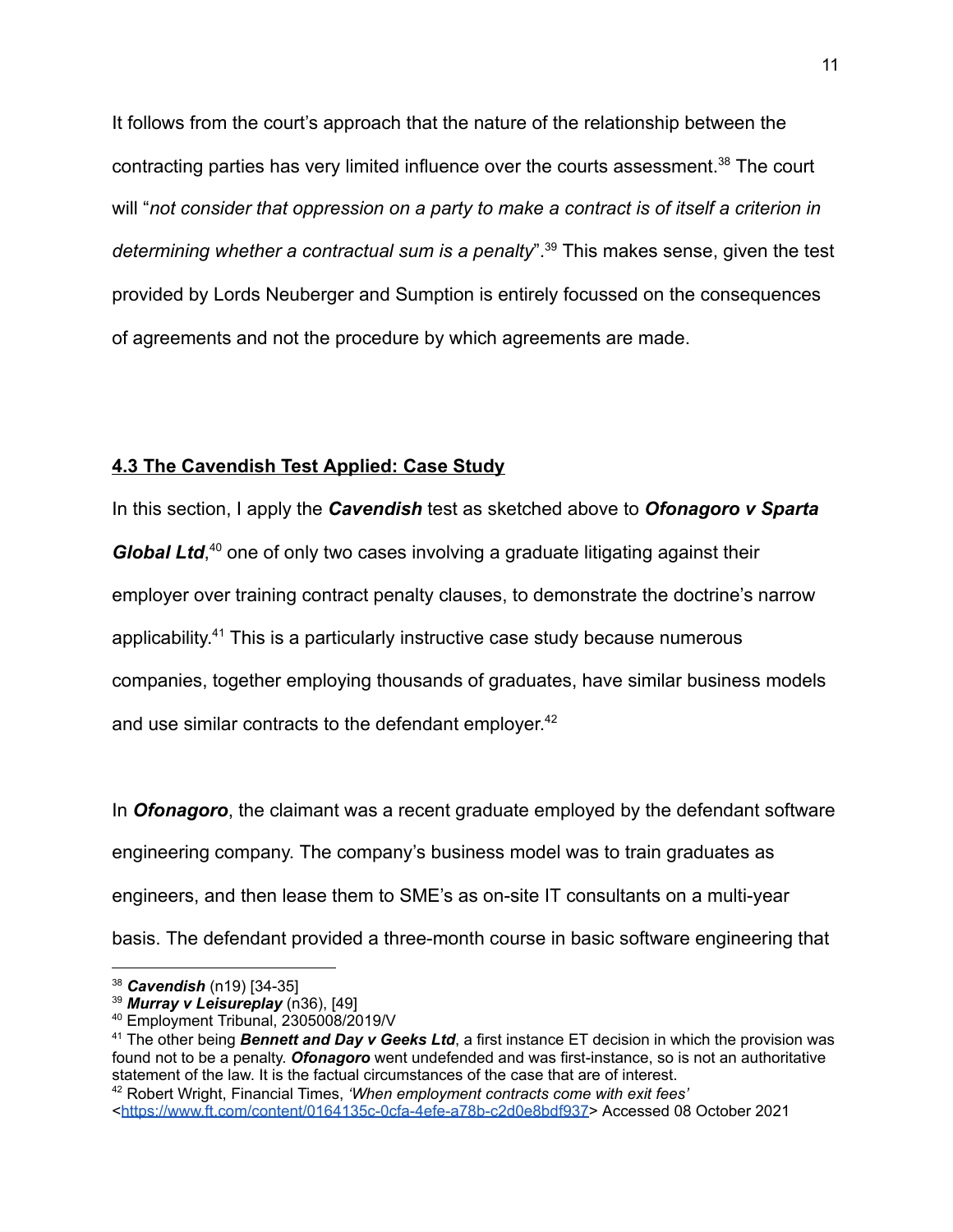was mostly self-learning but partly tutored by unqualified instructors.<sup>43</sup> The claimant agreed to repay £22,000 for this course if he resigned within two years, just shy of the claimant's £23,000 annual salary.

As per the court's finding of fact, it is highly implausible that the course cost  $\text{\pounds}22,000$ .<sup>44</sup> In comparison, the most highly regarded and intensive software engineering courses in London cost students  $£8,000$  for 16 weeks.<sup>45</sup> The largely self-taught and elementary 12-week course offered by the defendant can therefore be reasonably valued at substantially less than £8,000.

Turning to the penalty test, there are three plausible elements to the employer's legitimate interest in the employee not resigning. Firstly, the stipulated damages clause directly protects the employer's investment in the employee's training, even if that investment is much smaller than the damages stipulated.

Secondly, the employer is protecting their entire business model, which rests on consultants being leased for guaranteed terms to clients. If employees resign early, this could diminish the perceived value of their services and harm the employer's relationships with clients.

<sup>43</sup> *Ofonagoro* (n40) , [8]

<sup>44</sup> *Ofonagoro* (n40), [27]

<sup>45</sup> Makers, 'How much does the course

cost?'<[https://faq.makers.tech/en/knowledge/about-the-makers-course/practicalities/how-much-does-the](https://faq.makers.tech/en/knowledge/about-the-makers-course/practicalities/how-much-does-the-course-cost)[course-cost>](https://faq.makers.tech/en/knowledge/about-the-makers-course/practicalities/how-much-does-the-course-cost) accessed 9 October 2021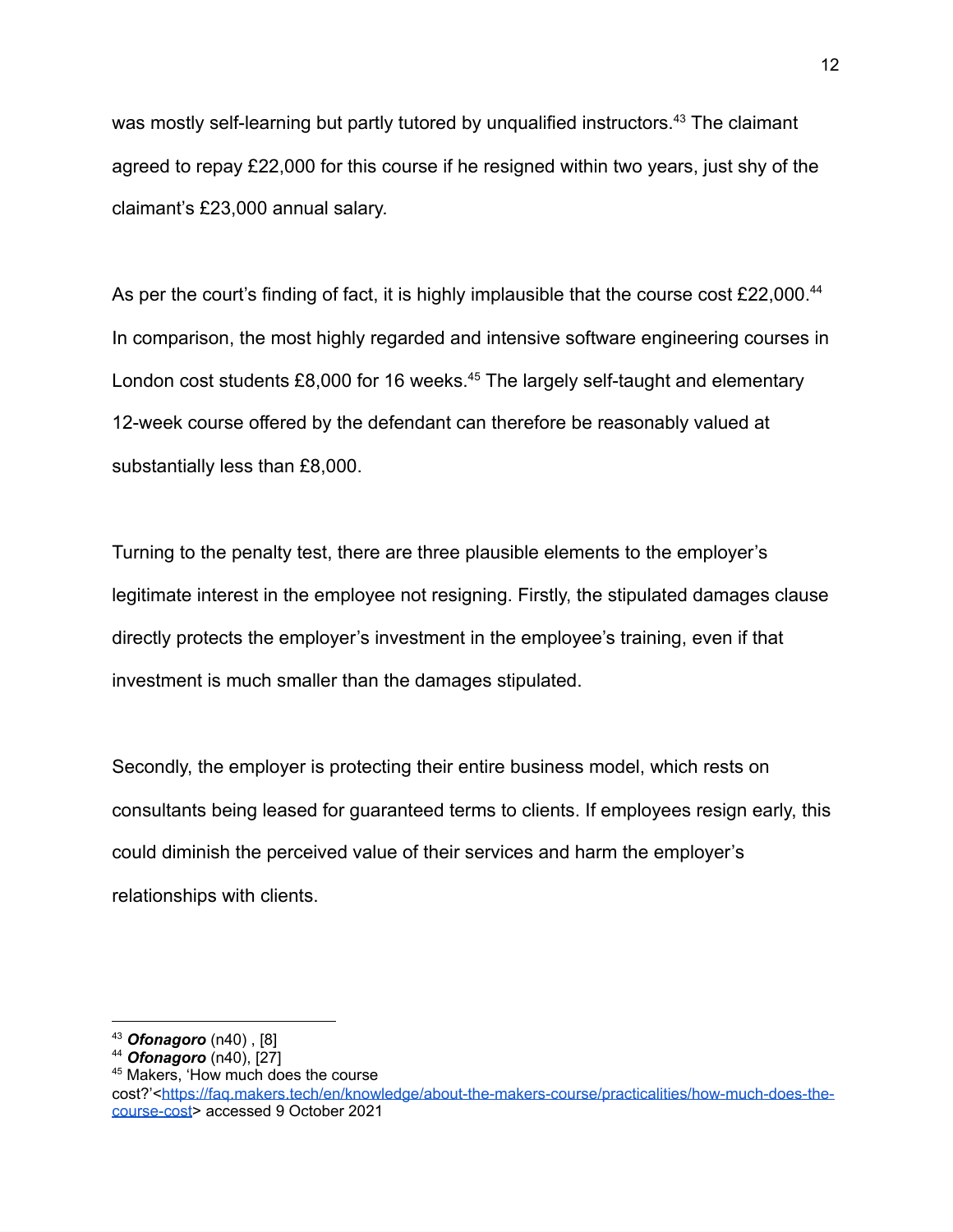Finally, the host client's interest can be identified as part of the legitimate interest, because they presumably benefit more from an IT consultant that has a certain term, that spends years learning the needs and processes of their organisation, and has had time to develop working relationships among staff.<sup>46</sup>

The employer's plausible legitimate interest in the employee not resigning is clearly very broad. As explained above, the fact that this is an employment relationship will barely influence this assessment. It therefore seems unlikely, or at least highly uncertain, that the £22,000 stipulated damages would be found "out of all proportion" to the legitimate interest protected, in this or thousands of similar potential cases, despite it approaching the employee's salary and wildly overstating the cost of providing training. The conclusion we can draw from the case study is that the narrow penalty doctrine provides no practical remedy to employees facing overstated liabilities.

 $46$  The substantial cost of training new employees is well documented: Training Magazine, "2019 Training Industry Report." [<https://trainingmag.com/sites/default/files/2019\\_industry\\_report.pdf>](https://trainingmag.com/sites/default/files/2019_industry_report.pdf) Accessed 10 October 2021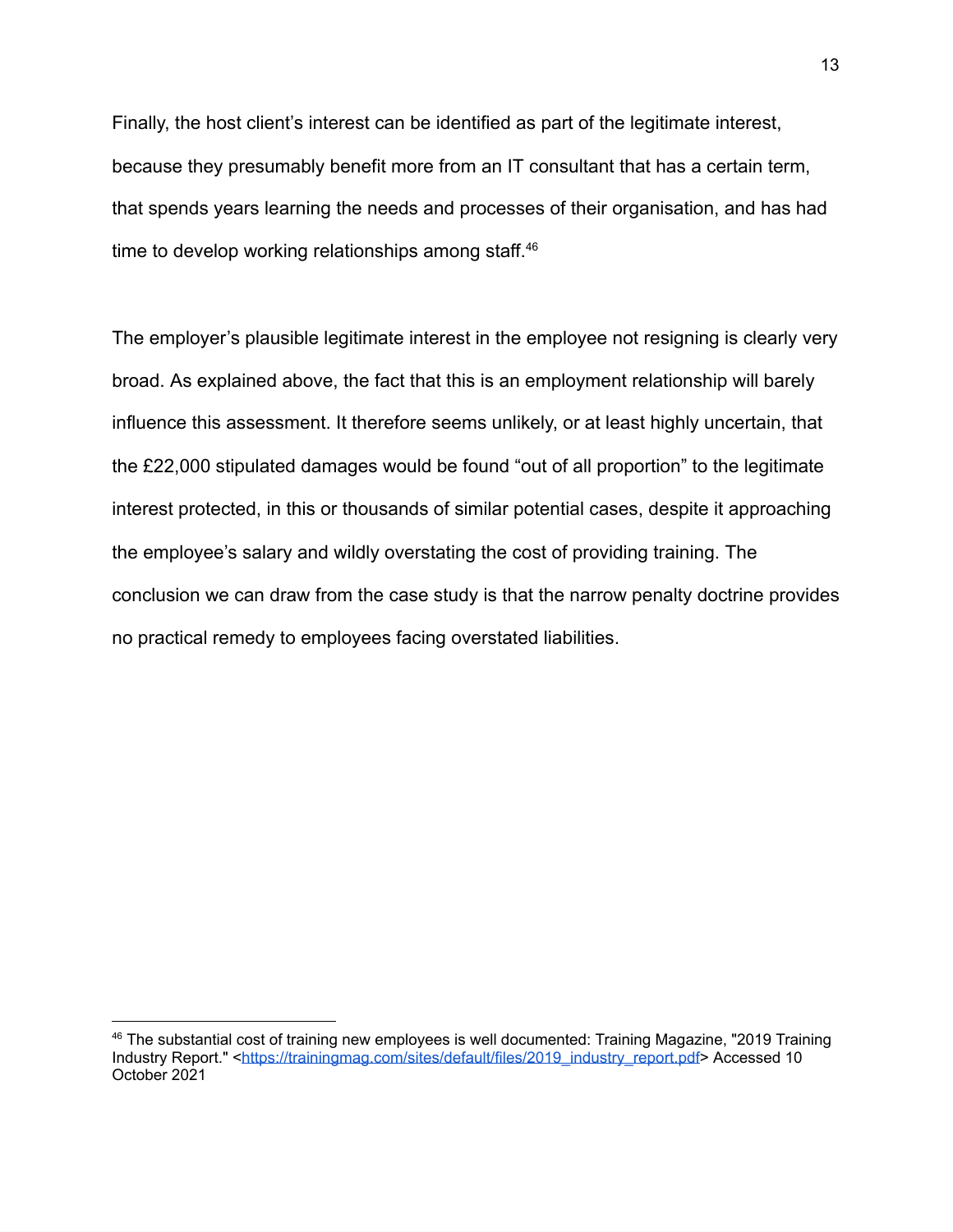## **5. The proposed reform**

Thus, only law reform can provide a remedy to trapped employees. This essay proposes inserting the following provision after Section 15 of the *Employment Rights Act 1996* (on the right not to have to make payments to employer):

## *Section 15A Right not to have to repay unreasonable training costs to employer*

- *(1) A liability imposed on a worker, wholly or in part intended to recoup the cost of providing training, may not exceed the lesser of*
	- *(a) a reasonable valuation of the cost of providing that training; or*
	- *(b) the total of the costs detailed in the "schedule of training costs".*
- *(2) In determining a reasonable valuation of the cost of providing training, the court will have particular regard to:*
	- *(a) The market rate for the training or comparable training;*
	- *(b) The quality of the training provided; and*
	- *(c) Whether the training is as described in the schedule of training costs*
- *(3) Employers will provide workers with a schedule of training costs, separately itemising the cost of providing teaching, learning materials, and supervision.*
	- *(a) The schedule will be provided and brought to the attention of prospective workers before contracting.*
	- *(b) The schedule will be made reasonably accessible to the worker at their request during their term of service.*
	- *(c) No detriment will be imposed on a worker for requesting their schedule.*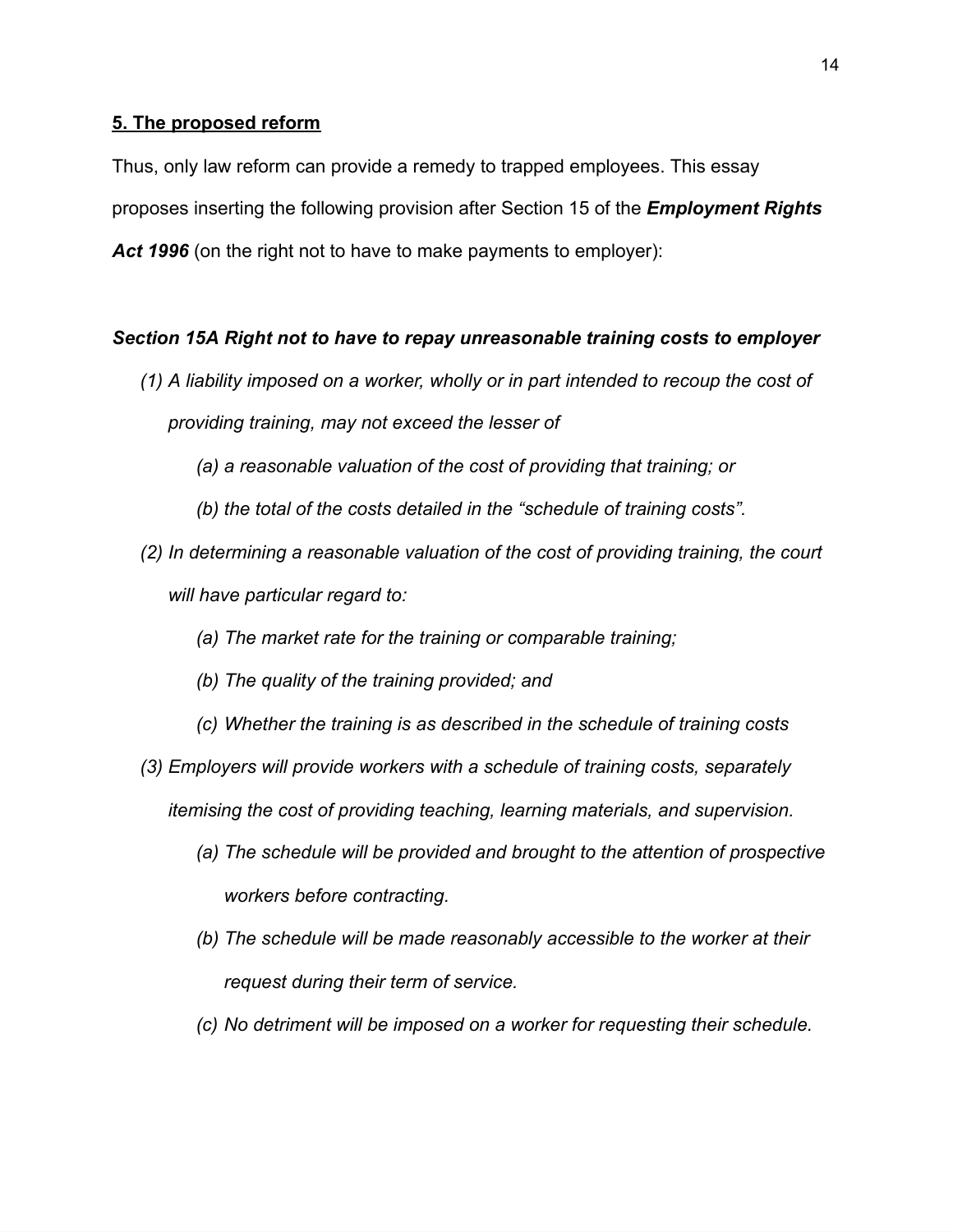*(4) An employer that fails to comply with subsection (3) with respect to a liability imposed on a worker may not enforce that liability.*

## **5.1 The Reasonable Valuation**

This reform ties the value of stipulated damages to a reasonable valuation of the cost of providing training. This strikes a fairer balance, because it enables employers to recoup their investment in employees, while ensuring employees avoid liabilities substantially exceeding the value of their training.

The reasonability requirement adds flexibility, and admittedly unpredictability, to the remedy. But flexibility is necessary, because not all forms of training will be amenable to precise market valuation. Employers, particularly those in more niche industries, will require some margin of appreciation in costing and delivering training.<sup>47</sup> But the unpredictability is mitigated by stipulating the factors the court must take into account in assessing reasonability.

The statute does not apply to stipulated damages clauses which do not intend to recoup the cost of training. This allows employers to maintain provisions like bad-leaver clauses, which serve a practical and commercial purpose distinct from recouping training costs.<sup>48</sup>

<sup>&</sup>lt;sup>47</sup> Judges already make reasonability assessments with regard to consumer contract terms under the *Unfair Contract Terms Act 1977*, so the reasonability of training contracts is amenable to judicial scrutiny.

<sup>48</sup> See for example *Gray v Braid* (n29). Whether the current penalty rule is a desirable way of regulating these clauses is beyond the scope of this essay.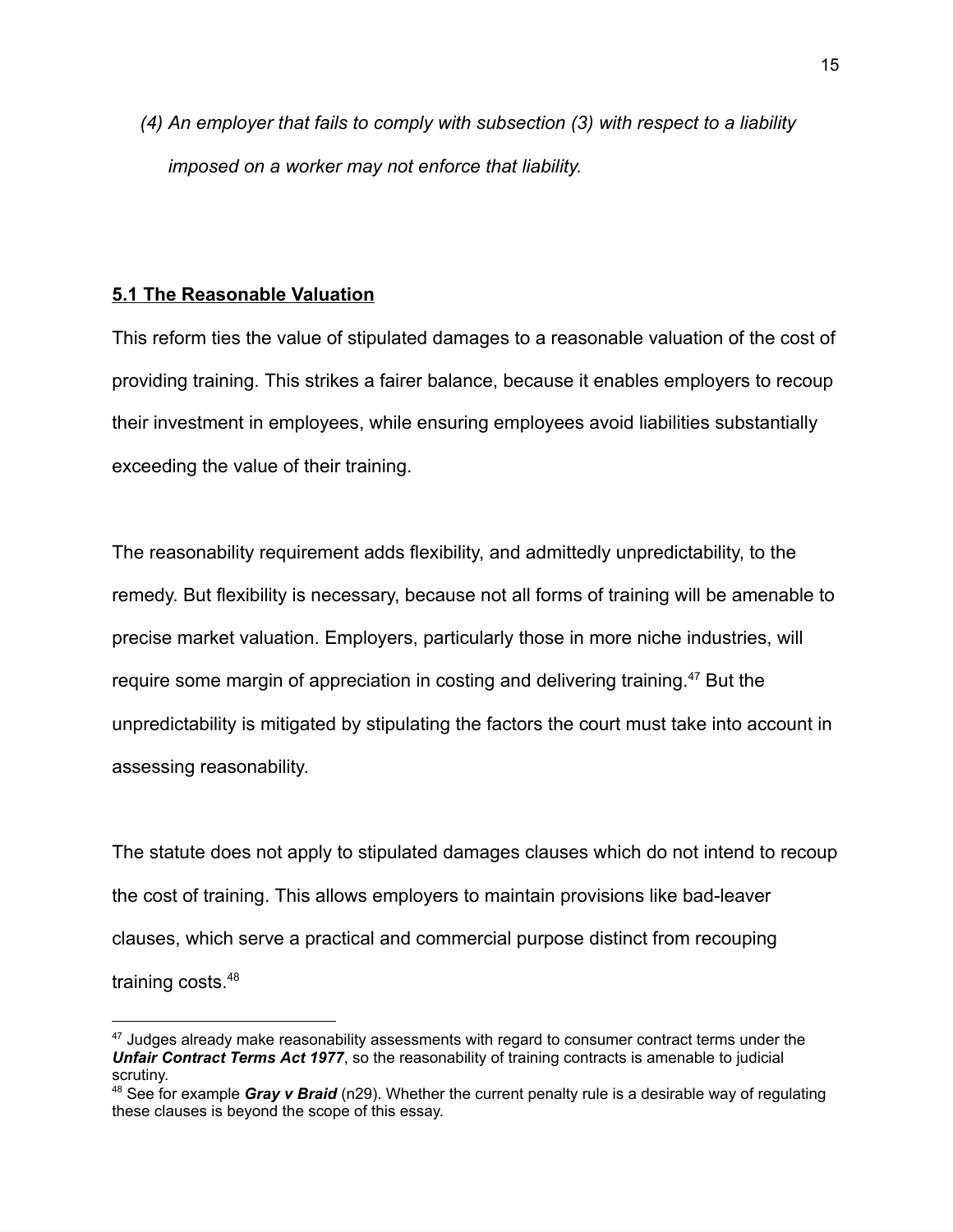#### **5.2 The Schedule of Training Costs**

Currently, employees are not entitled to any information about how their training costs are calculated. The schedule of training costs allows the employee to more easily determine whether they are being overcharged. They can, for example, independently consider the market prices of their learning materials and compare that with the schedule. This has three benefits.

Firstly, it will allow employees to better determine whether they can successfully litigate, making their rights practically useful. Because the reform provides a broadly predictable test, the employee will have a strong chance of predicting their true liability. This gives them more agency, because they can resign with confidence that their liabilities will not be overwhelming.

Secondly, increased transparency regarding the quality and cost of training will help prospective employees identify firms which do not overcharge. Candidates can be more confident taking on high value, high liability training, because they are at less risk of being overcharged. This transparency will enhance the credibility of the training contract model, preparing employment law well for an economy which will increasingly rely on training contracts. It will also encourage employers to charge more reasonable sums, because better candidates will avoid unjustifiably onerous obligations.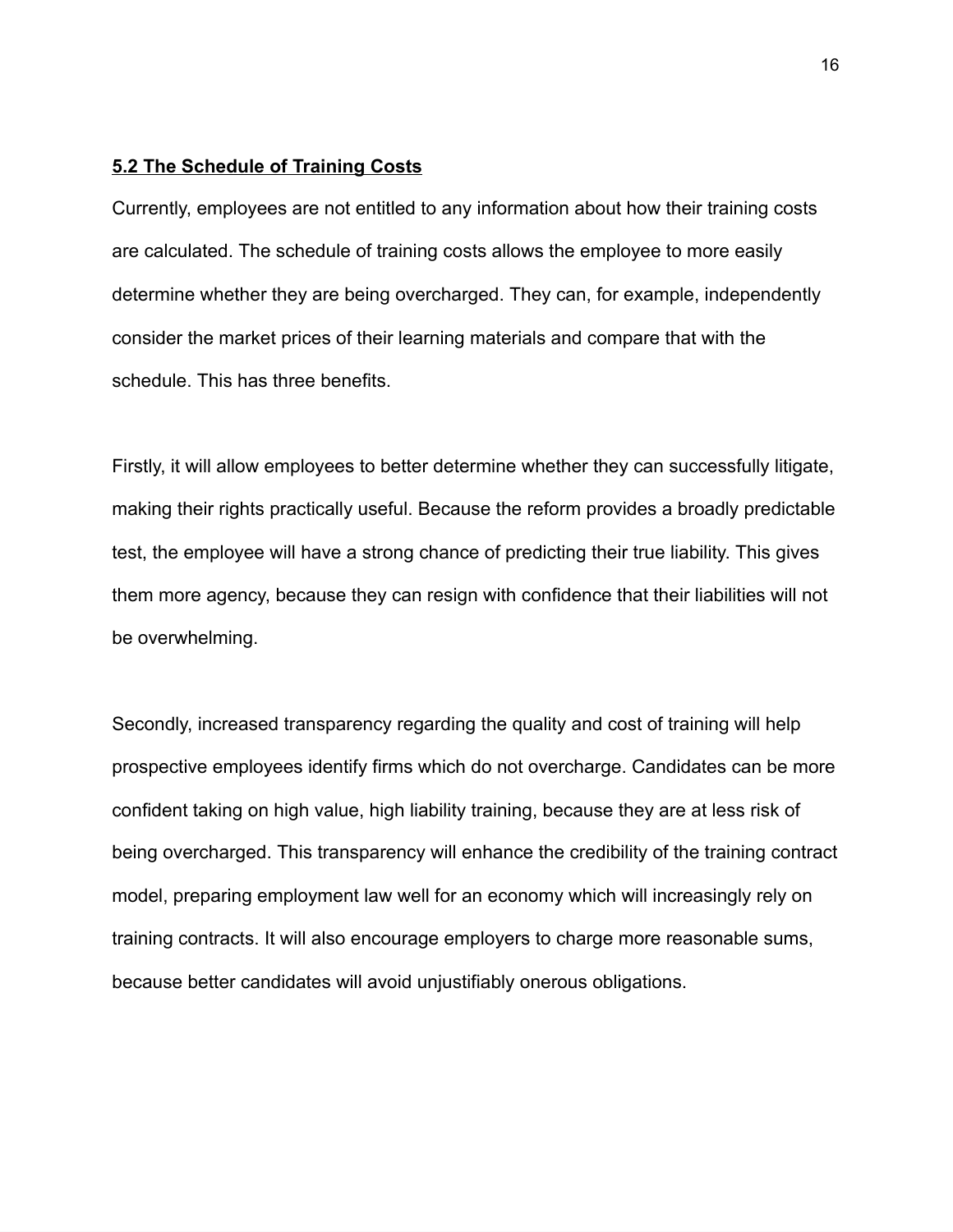Finally, by making the employee's choice more informed, the debt liability of employees in fair contracts is better justified. Employees in reasonably priced training contracts will still have to pay to resign, but in practice this bargain no different to simply paying for a training course on credit.

Practically, a schedule of costs is not an onerous positive obligation on the employer, given some employers already volitively provide them.<sup>49</sup> This obligation echoes Part I of the *Employment Rights Act 1996*, which imposes a number of positive obligations to provide documents like itemised pay statements.

Additionally, subsection (4) requires compliance with subsection (3) to make a liability enforceable. This incentivises employers to self-regulate, avoiding perennial difficulties with state enforcement of employment laws.<sup>50</sup>

#### **6. Conclusion**

This essay proposed a statutory remedy to overstated stipulated damages clauses which is practical, desirable, and useful. The remedy is practical, because it offers a predictable remedy to employees and incentivises employers to self-regulate. It is desirable, because it remedies a legal status quo that encourages unfair agreements, exposes employees to exploitation, and threatens a model that boosts national productivity. Finally, it is useful, because it prepares employment law for an increasingly

<sup>49</sup> For example, the defendant employer in *Geeks Ltd* (n41) did so.

<sup>50</sup> Hugh Collins, K. D Ewing and Aileen McColgan, Labour Law (2nd edn, 2019) pp41-43